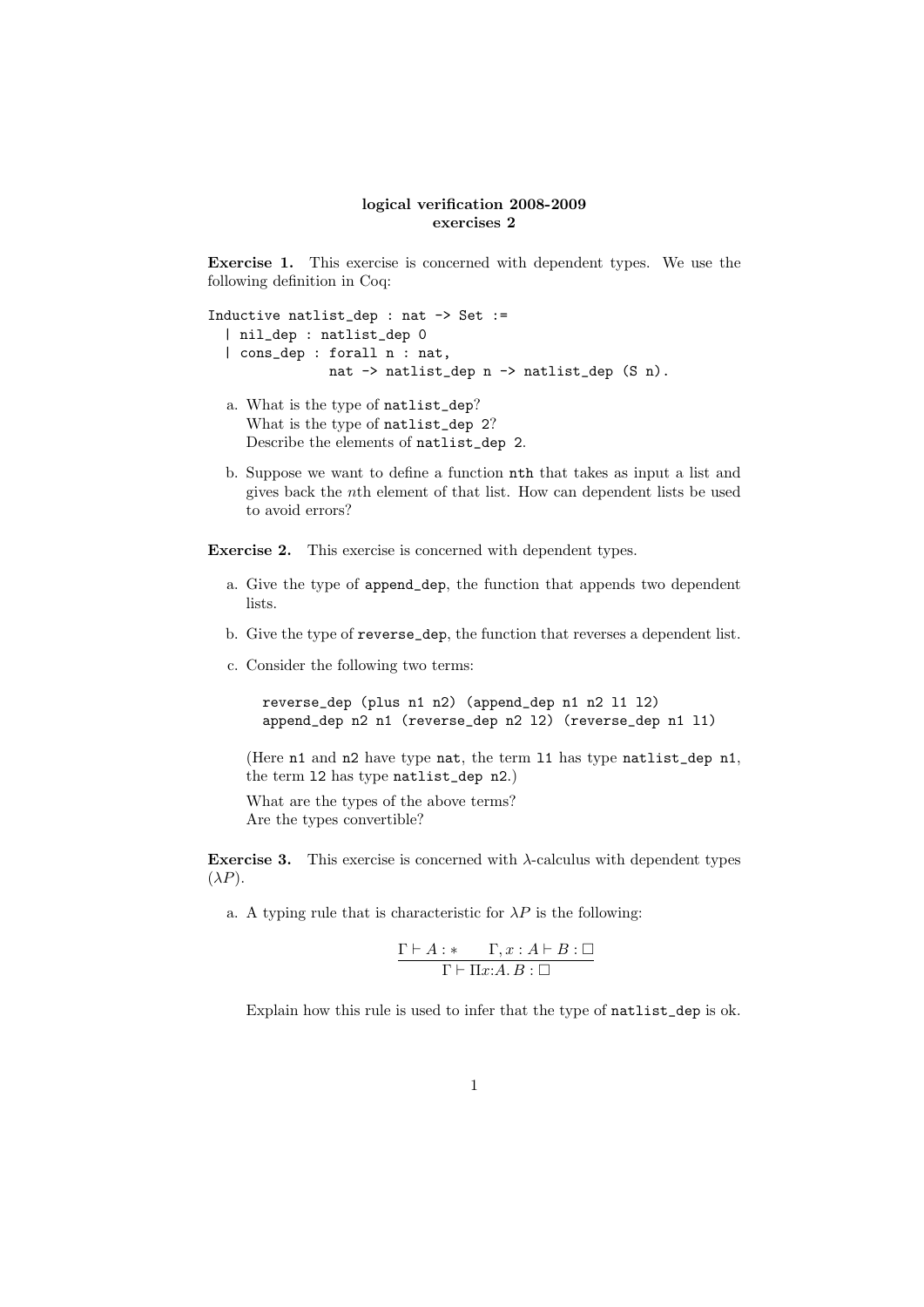b. Another typing rule that is characteristic for  $\lambda P$  is the conversion rule:

$$
\frac{\Gamma \vdash A:B \qquad \Gamma \vdash B':s}{\Gamma \vdash A:B'}
$$
 with  $B =_\beta B'$ 

Explain with an example (for instance natlist\_dep) how the conversion rule can be used.

## Exercise 4.

- a. Give an inhabitant of  $(\Pi x: \mathsf{Terms}\, P x) \to (P M)$ .
- b. Give an inhabitant of  $(\Pi x: \text{Terms. } P x \to Q x) \to (\Pi x: \text{Terms. } P x) \to (\Pi y: \text{Terms. } Q x)$ .

Exercise 5. This exercise is concerned with the Curry-Howard-De Bruijn isomorphism between first-order predicate logic and  $\lambda P$ .

- a. Give the encoding of algebraic terms (from predicate logic) in  $\lambda P$ .
- b. Give the encoding of formulas from predicate logic in  $\lambda P$ .
- c. How are the introduction rules (for  $\rightarrow$  and  $\forall$ ) from predicate logic represented in  $\lambda P$ ?
- d. How are the elimination rules (for  $\rightarrow$  and  $\forall$ ) from predicate logic represented in  $\lambda P$ ?

Exercise 6. First-order propositional logic can be encoded in Coq using dependent types as follows:

```
(* prop representing the propositions is a Set *)
Variable prop:Set.
(* implication on prop is a binary operator *)
Variable imp: prop -> prop -> prop.
(* T expresses if a proposion in prop is valid
   if (T p) is inhabited then p is valid
   if (T p) is not inhabited then p is not valid *)
Variable T: prop -> Prop.
```
Give the types of the variables imp\_introduction and imp\_elimination modelling the introduction- and elimination rule of implication.

Exercise 7. This exercise is concerned with polymorphic lambda-calculus and second-order minimal propositional logic.

- a. What is the type of the polymorphic identity?
- b. Show how the polymorphic identity is used to get the identity on the type nat of natural numbers.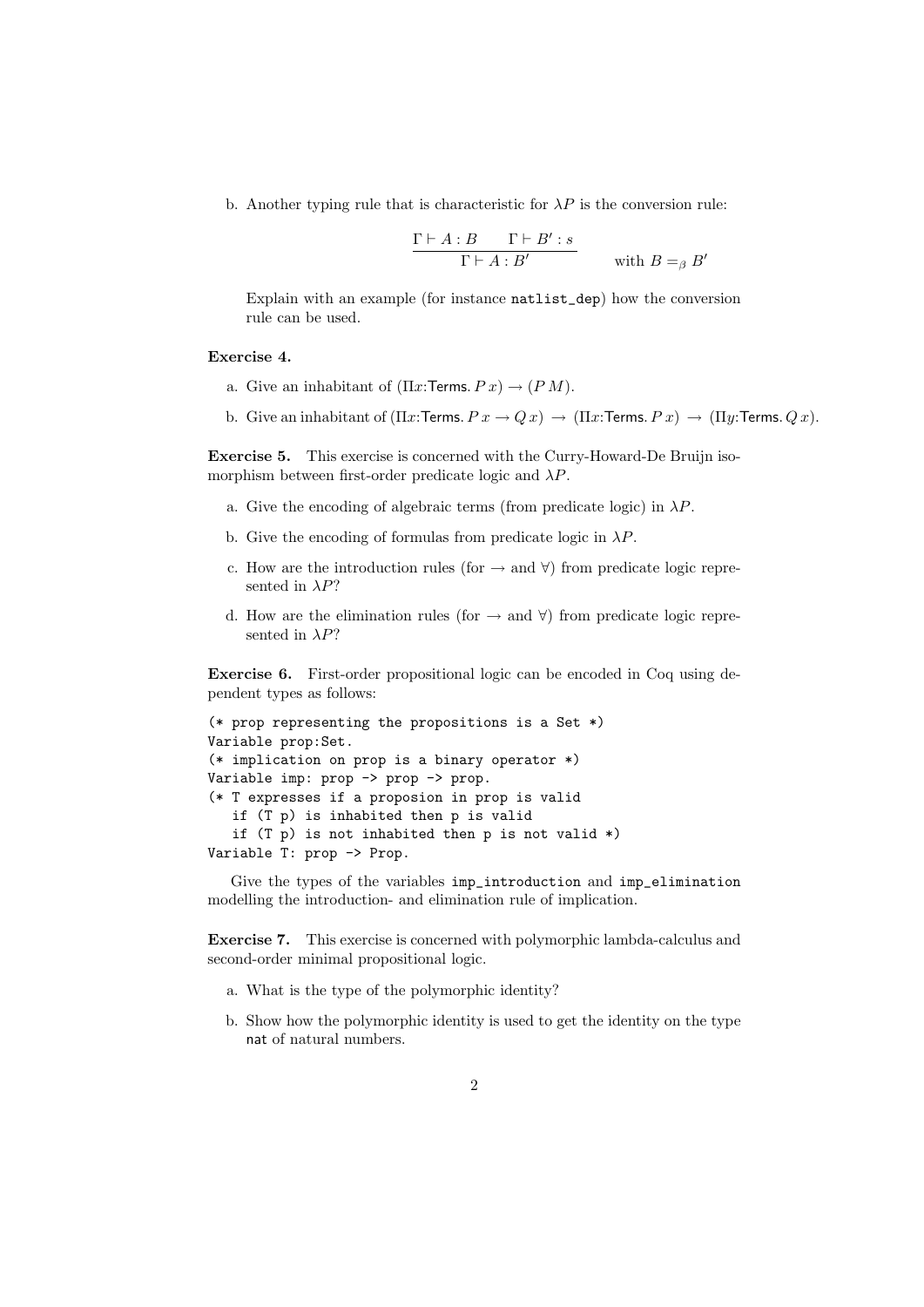c. Give the polymorphic version of the following function:  $\lambda f$ :nat  $\rightarrow$  bool  $\rightarrow$  nat.  $\lambda x$ :nat.  $\lambda y$ :bool.  $f x y$ .

(In the polymorphic variant neither nat nor bool occurs.)

d. Explain why the following proof is not correct:

$$
\frac{[a \to b^x]}{a \to b} \qquad \frac{[a \to b^x]}{(a \to b) \to (a \to b)} \quad I[x] \to a \to b
$$

Exercise 8. This exercise is concerned with second-order propositional logic and polymorphic  $\lambda$ -calculus  $(\lambda 2)$ .

- a. Show that  $\forall a. ((\forall b. b) \rightarrow a)$  is a tautology.
- b. Give the  $\lambda$ 2-term corresponding to the formula  $\forall a. ((\forall b. b) \rightarrow a).$
- c. Give a  $\lambda$ 2-term that is an inhabitant of the answer to  $8b$ .

Exercise 9. This exercise is concerned with second-order minimal propositionla logic and polymorphic  $\lambda$ -calculus.

a. Show that  $(\forall c. ((a \rightarrow b \rightarrow c) \rightarrow c)) \rightarrow a$  is a tautology of second-order minimal propositional logic.

## Exercise 10.

- a. What is the impredicative definition of  $\perp$  in second-order propositional logic?
- b. What is the corresponding term in  $\lambda$ 2?

Exercise 11. This exercise is concerned with the encoding of logic and datatypes in polymorphic  $\lambda$ -calculus  $(\lambda 2)$ .

a. Define the type new\_or

(new\_or  $A B$ ) =  $\Pi c$ :  $\ast$  .  $(A \to c) \to (B \to c) \to c$ 

Assume  $\Gamma \vdash a : A$ . Give an inhabitant of (new or A B).

(NB: it is not asked to give the type derivation.)

- b. Assume new or as in a, and in addition  $\Gamma \vdash f : A \to D$ , and  $\Gamma \vdash g : B \to D$ , and  $\Gamma \vdash M :$  (new or A B). Give an inhabitant of D. (NB: it is not asked to give the type derivation.)
- c. We define the booleans B and  $true$  (T) and  $false$  (F) as follows:
	- $B = \Pi a: \ast a \rightarrow a \rightarrow a$
	- $\mathsf{T} = \lambda a: \mathsf{A} \cdot \lambda x: a \cdot \lambda y: a \cdot x$

 $F = \lambda a: * \ldots \lambda x: a \ldotp \lambda y: a \ldotp y$ 

Give a definition of negation in  $\lambda$ 2.